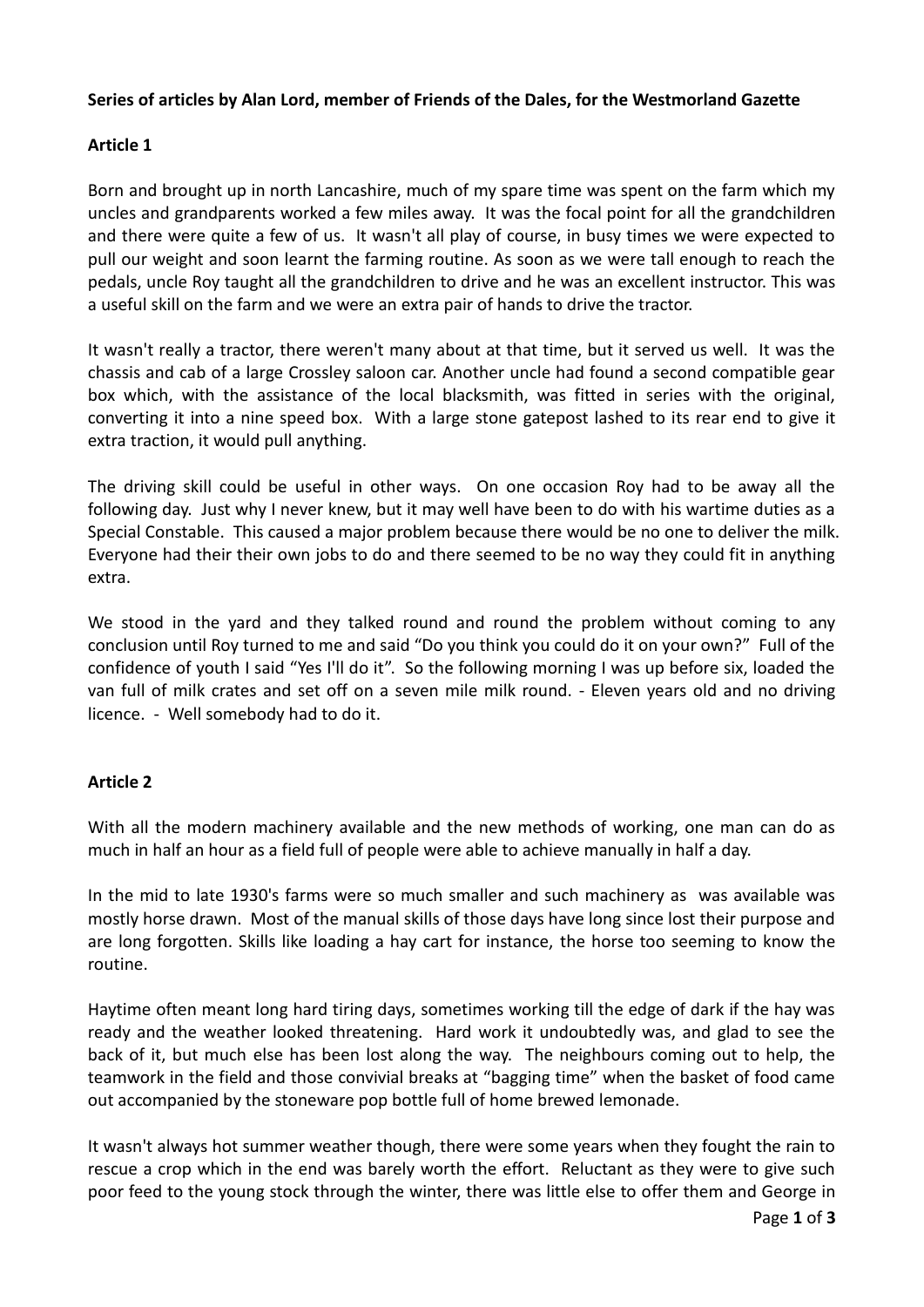his usual philosophical way would remark with a sigh that "what won't fatten will fill".

Very few farmers worked on Sundays other than doing the essential jobs like milking and fothering if the cattle were indoors through the winter. Sunday was a day usually for taking a walk round to see how crops were growing and whether fences were in good order. In town there was no Sunday trading and either Wednesday, or in some other towns Thursday, was half day closing when all the shops pulled down the blind and shut down for the rest of the day.

## **Article 3**

We are all aware of the change in our ways of shopping with the rise of the supermarket and the decline of many of the independent small shops. Alongside it have come food and hygiene regulations, largely unheard of in the 1930's.

Packaged food was limited in its range, ready meals were unheard of and most foods were sold loose. Bread was never displayed wrapped. Biscuits were displayed in tins about a foot square and a similar depth, with a glass lid, if you were lucky. Flour was weighed out into a paper bag. "I'll put a W on this so you will know which is white". How he spelt wholemeal I never found out.

Butter was a large block on the counter to be weighed out in whatever quantity you asked for and formed into a rectangular shape with the "Scotch Hands" before it was wrapped. Many of the smaller shops were not all they might have been. Sometimes my granny would send me off to the local shop and "Make sure you get the butter before you ask for t'paraffin" was advice I have never forgotten.

The Co-Op was better organised and currants were weighed out onto purple paper and folded skilfully into a neat package, sultanas similarly onto a matching orangey brown paper, so that you knew which was which.

In those days the Co-Op was perhaps the nearest we got to a supermarket. In large towns they sold almost everything you needed. There was a butcher's department, a grocery store, a furniture store and the bank. The tailoring department was alive with school children and frustrated parents at the start of term time. If you wished to advertise your status there were other shops, but the Co-Op stocked the school uniforms for all the schools within ten miles at half the price.

The receipt for your purchases was a little yellow strip of paper to be licked, and stuck down onto a gummed sheet to be totalled up at year end for a "dividend", possibly 2% or more in a good year.

We enjoy a laugh at the antics of Dad's Army on the television, but in reality it was a very important line of defence. George may not have been tall enough for the regular army, but with his size twelve clogs and a rifle he was more than a match for any invader. In town, those not fit enough for the Home Guard were on the nightly fire watching rota.

As losses at the front continued, those in reserved occupations were under constant review and eventually my brother, also farming, was conscripted into the navy, much to my father's distress, knowing what he had gone through only some twenty years earlier. However he was trained as a radar mechanic and served with the Fleet Air Arm in Singapore, well behind the fighting and was, thankfully, returned safely to us. Whatever happened to all those wireless shops that sold valves and spare parts of all sorts?